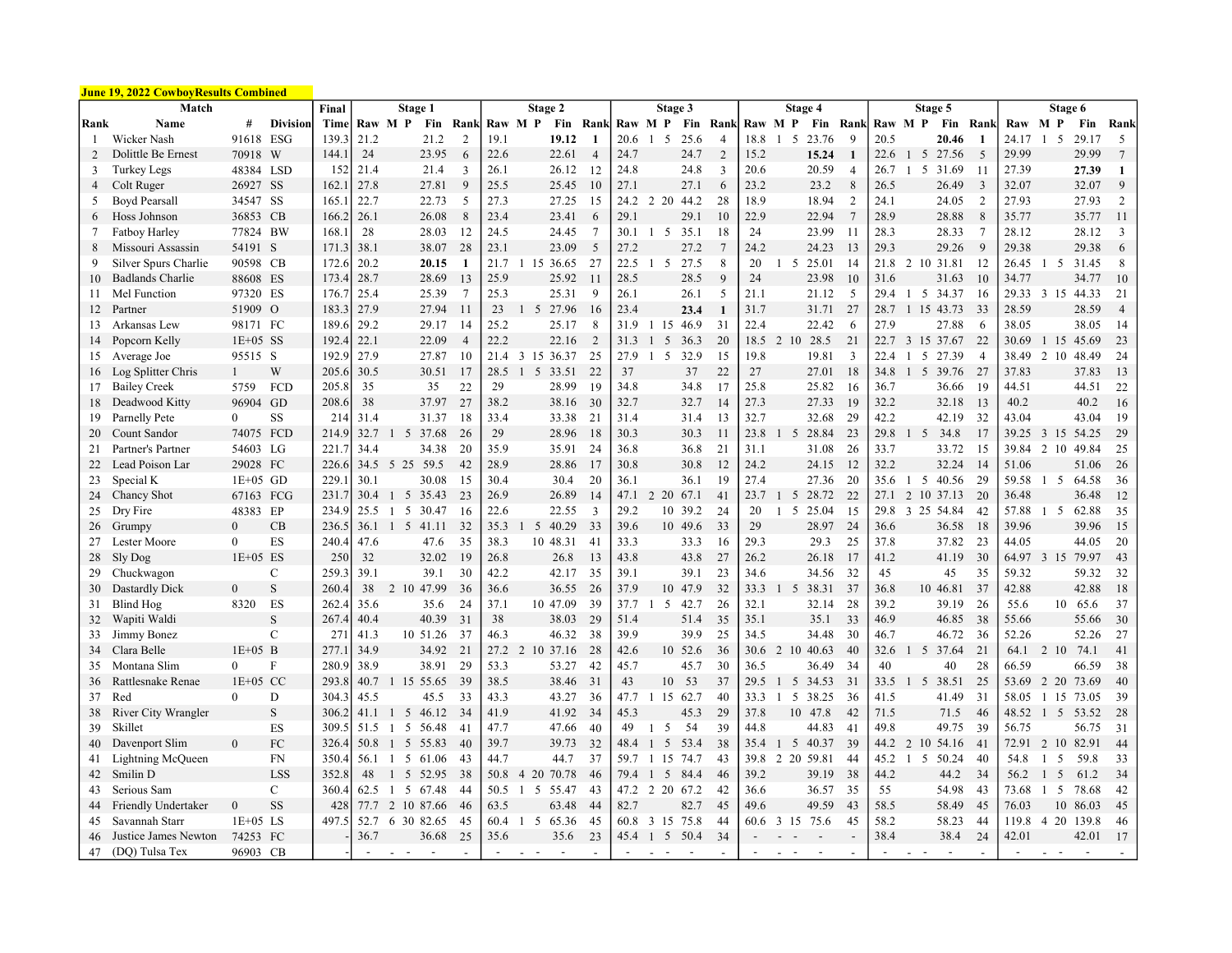## Match Results - By Division

**B** Western

|                                   | Match                                            |                |                 | Final            |       | Stage 1          |          |              |               |         | Stage 2                   |                     |               |        | Stage 3                                                             |                |        |         | Stage 4          |                         |         |           | Stage 5                  |                     |                | Stage 6          |                         |                      |
|-----------------------------------|--------------------------------------------------|----------------|-----------------|------------------|-------|------------------|----------|--------------|---------------|---------|---------------------------|---------------------|---------------|--------|---------------------------------------------------------------------|----------------|--------|---------|------------------|-------------------------|---------|-----------|--------------------------|---------------------|----------------|------------------|-------------------------|----------------------|
|                                   | Name<br>Rank                                     | #              | <b>Division</b> | Time             |       |                  |          |              |               |         |                           |                     |               |        | Raw M P Fin Rank Raw M P Fin Rank Raw M P Fin Rank Raw M P Fin Rank |                |        |         |                  |                         |         |           | Raw M P Fin Rank         |                     |                | Raw M P          | Fin                     | Rank                 |
|                                   | 1 Fatboy Harley                                  | 77824          | BW              | 168.05           | 28.03 |                  | 28.03    |              | 24.45         |         | 24.45                     | -1                  |               |        | 30.13 1 5 35.13                                                     | $\mathbf{1}$   | 23.99  |         | 23.99            | -1                      | 28.33   |           | 28.33                    |                     | 28.12          |                  | 28.12                   | -1                   |
| <b>Buckarette</b>                 |                                                  |                |                 |                  |       |                  |          |              |               |         |                           |                     |               |        |                                                                     |                |        |         |                  |                         |         |           |                          |                     |                |                  |                         |                      |
|                                   | Match                                            |                |                 | Final            |       | Stage 1          |          |              |               |         | Stage 2                   |                     |               |        | Stage 3                                                             |                |        |         | Stage 4          |                         |         |           | Stage 5                  |                     |                |                  | Stage 6                 |                      |
|                                   | Name<br>Rank                                     | #              | <b>Division</b> | Time             |       | Raw M P Fin Rank |          |              |               |         |                           |                     |               |        | Raw M P Fin Rank Raw M P Fin Rank                                   |                |        |         | Raw M P Fin Rank |                         |         |           | Raw M P Fin Rank         |                     |                | Raw M P Fin      |                         | Rank                 |
|                                   | 1 Clara Belle                                    | 108609 B       |                 | 277.08           | 34.92 |                  | 34.92    | $\mathbf{1}$ |               |         | 27.16 2 10 37.16          | $\mathbf{1}$        | 42.63         |        | 10 52.63                                                            | 1              |        |         | 30.63 2 10 40.63 | -1                      |         |           | 32.64 1 5 37.64          | $\mathbf{1}$        | 64.1           | 2 10             | 74.1                    | -1                   |
| <b>Cattle Baron</b>               |                                                  |                |                 |                  |       |                  |          |              |               |         |                           |                     |               |        |                                                                     |                |        |         |                  |                         |         |           |                          |                     |                |                  |                         |                      |
|                                   | Match                                            |                |                 | Final            |       | Stage 1          |          |              |               |         | Stage 2                   |                     |               |        | Stage 3                                                             |                |        |         | Stage 4          |                         |         |           | Stage 5                  |                     |                |                  | Stage 6                 |                      |
|                                   | Rank<br>Name                                     | #              | <b>Division</b> | Time             |       | Raw M P          | Fin      | Rank         |               | Raw M P | Fin                       | Rank                | Raw M P       |        | Fin                                                                 | Rank           |        | Raw M P | Fin              | Rank                    | Raw M P |           | Fin                      | Rank                | Raw            | M P              | Fin                     | Rank                 |
|                                   | 1 Hoss Johnson                                   | 36853          | CB              | 166.22           | 26.08 |                  | 26.08    | 2            | 23.41         |         | 23.41                     |                     | 29.14         |        | 29.14                                                               | 2              | 22.94  |         | 22.94            | -1                      | 28.88   |           | 28.88                    |                     | 35.77          |                  | 35.77                   | 2                    |
|                                   | 2 Silver Spurs Charlie                           | 90598          | CB              | 172.58           | 20.15 |                  | 20.15    |              |               |         | 21.65 1 15 36.65          | 2                   |               |        | 22.51 1 5 27.51                                                     | -1             |        |         | 20.01 1 5 25.01  | 2                       |         |           | 21.81 2 10 31.81         | $\overline{2}$      | 26.45          |                  | $1 \quad 5 \quad 31.45$ | 1                    |
|                                   | 3 Grumpy                                         | $\overline{0}$ | CB              | 236.48           |       | 36.11 1 5 41.11  |          | 3            |               |         | 35.29 1 5 40.29           | 3                   | 39.57         |        | 10 49.57                                                            | 3              | 28.97  |         | 28.97            | $\overline{\mathbf{3}}$ | 36.58   |           | 36.58                    | $\overline{3}$      | 39.96          |                  | 39.96                   | 3                    |
|                                   | 4 (DQ) Tulsa Tex                                 | 96903 CB       |                 | $\sim$           |       |                  |          |              |               | $\sim$  | $\sim$                    |                     |               | $\sim$ |                                                                     |                | $\sim$ | $ -$    |                  |                         |         | $ -$      | $\sim$                   |                     |                | $ -$             | $\sim$                  |                      |
| <b>Classic Cowgirl</b>            |                                                  |                |                 |                  |       |                  |          |              |               |         |                           |                     |               |        |                                                                     |                |        |         |                  |                         |         |           |                          |                     |                |                  |                         |                      |
|                                   | Match                                            |                |                 | Final            |       | Stage 1          |          |              |               |         | Stage 2                   |                     |               |        | Stage 3                                                             |                |        |         | Stage 4          |                         |         |           | Stage 5                  |                     |                |                  | Stage 6                 |                      |
|                                   | Name<br>Rank                                     | #              | <b>Division</b> | Time             |       | Raw M P          |          |              |               |         | Fin Rank Raw M P Fin Rank |                     |               |        | Raw M P Fin Rank                                                    |                |        |         | Raw M P Fin Rank |                         |         |           | Raw M P Fin Rank         |                     |                | Raw M P Fin      |                         | Rank                 |
|                                   | 1 Rattlesnake Renae                              | 102478 CC      |                 | 293.83           |       | 40.65 1 15 55.65 |          |              | 38.46         |         | 38.46                     |                     | 42.99         |        | 10 52.99                                                            | $\mathbf{1}$   |        |         | 29.53 1 5 34.53  | -1                      |         |           | 33.51 1 5 38.51          |                     | 53.69          |                  | 2 20 73.69              |                      |
| Cowboy                            |                                                  |                |                 |                  |       |                  |          |              |               |         |                           |                     |               |        |                                                                     |                |        |         |                  |                         |         |           |                          |                     |                |                  |                         |                      |
|                                   | Match                                            |                |                 | Final            |       | Stage 1          |          |              |               |         | Stage 2                   |                     |               |        | Stage 3                                                             |                |        |         | Stage 4          |                         |         |           | Stage 5                  |                     |                | Stage 6          |                         |                      |
|                                   | Rank<br>Name                                     | #              | <b>Division</b> | Time             |       | Raw M P Fin Rank |          |              |               |         | Raw M P Fin Rank          |                     |               |        | Raw M P Fin Rank                                                    |                |        |         | Raw M P Fin Rank |                         |         |           | Raw M P Fin Rank         |                     |                | Raw M P Fin      |                         | Rank                 |
|                                   | 1 Chuckwagon                                     |                | C               | 259.29           | 39.1  |                  | 39.1     | -1           | 42.17         |         | 42.17                     |                     | 39.14         |        | 39.14                                                               | -1             | 34.56  |         | 34.56            | 2                       | 45      |           | 45                       | $\mathbf{1}$        | 59.32          |                  | 59.32                   | 2                    |
|                                   | 2 Jimmy Bonez                                    |                | $\mathbf C$     | 270.95           | 41.26 |                  | 10 51.26 | 2            | 46.32         |         | 46.32                     | 2                   | 39.91         |        | 39.91                                                               | 2              | 34.48  |         | 34.48            | 1                       | 46.72   |           | 46.72                    | 2                   | 52.26          |                  | 52.26                   | -1                   |
|                                   | 3 Serious Sam                                    |                | $\mathcal{C}$   | 360.38           |       | 62.48 1 5 67.48  |          | 3            |               |         | 50.47 1 5 55.47           | $\mathbf{3}$        |               |        | 47.2 2 20 67.2                                                      | 3              | 36.57  |         | 36.57            | 3                       | 54.98   |           | 54.98                    | 3                   | 73.68          |                  | 1 5 78.68               | 3                    |
| <b>Duelist</b>                    |                                                  |                |                 |                  |       |                  |          |              |               |         |                           |                     |               |        |                                                                     |                |        |         |                  |                         |         |           |                          |                     |                |                  |                         |                      |
|                                   | Match                                            |                |                 | Final            |       | Stage 1          |          |              |               |         | Stage 2                   |                     |               |        | Stage 3                                                             |                |        |         | Stage 4          |                         |         |           | Stage 5                  |                     |                | Stage 6          |                         |                      |
|                                   | Rank<br>Name                                     | #              | <b>Division</b> | Time             |       | Raw M P Fin Rank |          |              |               |         | Raw M P Fin Rank          |                     |               |        | Raw M P Fin Rank                                                    |                |        |         | Raw M P Fin Rank |                         |         |           | Raw M P Fin Rank         |                     |                | Raw M P Fin      |                         | Rank                 |
|                                   | 1 Red                                            | $\overline{0}$ | D               | 304.26           | 45.5  |                  | 45.5     | 1            | 43.27         |         | 43.27                     | -1                  | 47.7          |        | $1\;15\;62.7$                                                       | 1              |        |         | 33.25 1 5 38.25  | -1                      | 41.49   |           | 41.49                    | $\mathbf{1}$        | 58.05          |                  | 1 15 73.05              | -1                   |
|                                   |                                                  |                |                 |                  |       |                  |          |              |               |         |                           |                     |               |        |                                                                     |                |        |         |                  |                         |         |           |                          |                     |                |                  |                         |                      |
|                                   |                                                  |                |                 |                  |       |                  |          |              |               |         |                           |                     |               |        |                                                                     |                |        |         |                  |                         |         |           |                          |                     |                |                  |                         |                      |
| <b>El Patron</b>                  |                                                  |                |                 |                  |       |                  |          |              |               |         |                           |                     |               |        |                                                                     |                |        |         |                  |                         |         |           |                          |                     |                |                  |                         |                      |
|                                   | Match                                            |                |                 | Final            |       | Stage 1          |          |              |               |         | Stage 2                   |                     |               |        | Stage 3                                                             |                |        |         | Stage 4          |                         |         |           | Stage 5                  |                     |                |                  | Stage 6                 |                      |
|                                   | Rank<br>Name                                     | #              | <b>Division</b> | Time             |       | Raw M P          | Fin      | Rank         |               |         | Raw M P Fin Rank          |                     |               |        | Raw M P Fin Rank                                                    |                |        | Raw M P | Fin Rank         |                         |         |           | Raw M P Fin Rank         |                     |                | Raw M P          | <b>Fin</b>              | Rank                 |
|                                   | 1 Dry Fire                                       | 48383          | EP              | 234.94           |       | 25.47 1 5 30.47  |          | $\mathbf{1}$ | 22.55         |         | 22.55                     | -1                  | 29.16         |        | 10 39.16                                                            | -1             |        |         | 20.04 1 5 25.04  | -1                      |         |           | 29.84 3 25 54.84         | -1                  | 57.88          | $1\quad 5$       | 62.88                   | -1                   |
| <b>Elder Statesman</b>            |                                                  |                |                 |                  |       |                  |          |              |               |         |                           |                     |               |        |                                                                     |                |        |         |                  |                         |         |           |                          |                     |                |                  |                         |                      |
|                                   | Match                                            |                |                 | Final            |       | Stage 1          |          |              |               |         | Stage 2                   |                     |               |        | Stage 3                                                             |                |        |         | Stage 4          |                         |         |           | Stage 5                  |                     |                | Stage 6          |                         |                      |
|                                   | Name<br>Rank                                     | #              | <b>Division</b> | Time             |       | Raw M P          | Fin      | Rank         | Raw           | M P     | Fin                       | Rank                | Raw           | M P    | Fin                                                                 | Rank           |        | Raw M P | Fin              | Rank                    | Raw M P |           | Fin Ranl                 |                     | Raw            | M P              | Fin                     | Rank                 |
|                                   | 1 Badlands Charlie                               | 88608          | ES              | 173.44           | 28.69 |                  | 28.69    | 2            | 25.92         |         | 25.92                     | $\overline{2}$      | 28.45         |        | 28.45                                                               | 2              | 23.98  |         | 23.98            | 2                       | 31.63   |           | 31.63                    |                     | 34.77          |                  | 34.77                   | $\mathbf{1}$         |
|                                   | 2 Mel Function                                   | 97320 ES       |                 | 176.66           | 25.39 |                  | 25.39    | -1           | 25.31         |         | 25.31                     |                     | 26.14         |        | 26.14                                                               | 1              | 21.12  |         | 21.12            | -1                      | 29.37   | $1\quad5$ | 34.37                    | 2                   | 29.33          | 3 15 44.33       |                         | 3                    |
|                                   | 3 Lester Moore                                   | $\Omega$       | ES              | 240.35           | 47.6  |                  | 47.6     | 5            | 38.31         |         | 10 48.31                  |                     | 33.27         |        | 33.27                                                               | 3              | 29.3   |         | 29.3             | $\overline{4}$          | 37.82   |           | 37.82                    | 3                   | 44.05          |                  | 44.05                   | 2                    |
|                                   | 4 Sly Dog                                        | 100268 ES      |                 | 250              | 32.02 |                  | 32.02 3  |              | 26.8          |         | 26.8                      | 3                   | 43.84         |        | 43.84                                                               | 5              | 26.18  |         | 26.18            | 3                       | 41.19   |           | 41.19                    | 5                   |                | 64.97 3 15 79.97 |                         | 6                    |
|                                   | 5 Blind Hog                                      | 8320           | ES              | 262.35           | 35.6  |                  | 35.6     | 4            | 37.09         |         | 10 47.09                  | 4                   | 37.73         |        | 1 5 42.73                                                           | $\overline{4}$ | 32.14  |         | 32.14            | 5                       | 39.19   |           | 39.19                    | $\overline{4}$      | 55.6           | 10               | 65.6                    | 5                    |
|                                   | 6 Skillet                                        |                | ES              | 309.51           |       | 51.48 1 5 56.48  |          | 6            | 47.66         |         | 47.66                     | 5                   | 49.04         |        | 1 5 54.04                                                           | 6              | 44.83  |         | 44.83            | 6                       | 49.75   |           | 49.75                    | 6                   | 56.75          |                  | 56.75                   | $\overline{4}$       |
| <b>Elder Statesman Gunfighter</b> |                                                  |                |                 |                  |       |                  |          |              |               |         |                           |                     |               |        |                                                                     |                |        |         |                  |                         |         |           |                          |                     |                |                  |                         |                      |
|                                   | Match                                            |                |                 | Final            |       | Stage 1          |          |              |               |         | Stage 2                   |                     |               |        | Stage 3                                                             |                |        |         | Stage 4          |                         |         |           | Stage 5                  |                     |                | Stage 6          |                         |                      |
|                                   | Rank<br>Name                                     | #              | <b>Division</b> | Time             |       | Raw M P          | Fin      | Rank         |               |         | Raw M P Fin Rank          | -1                  |               |        | Raw M P Fin Rank                                                    | $\mathbf{1}$   |        | Raw M P | <b>Fin Rank</b>  |                         | Raw M P |           | <b>Fin Rank</b>          |                     | Raw            | M P              | Fin                     | Rank<br>$\mathbf{1}$ |
|                                   | 1 Wicker Nash                                    | 91618          | ESG             | 139.33           | 21.2  |                  | 21.2     | 1            | 19.12         |         | 19.12                     |                     |               |        | 20.62 1 5 25.62                                                     |                |        |         | 18.76 1 5 23.76  | -1                      | 20.46   |           | 20.46                    |                     | 24.17          |                  | $1 \quad 5 \quad 29.17$ |                      |
| <b>Forty-Niner</b>                |                                                  |                |                 |                  |       |                  |          |              |               |         |                           |                     |               |        |                                                                     |                |        |         |                  |                         |         |           |                          |                     |                |                  |                         |                      |
|                                   | Match                                            |                |                 | Final            |       | Stage 1          |          |              |               |         | Stage 2                   |                     |               |        | Stage 3                                                             |                |        |         | Stage 4          |                         |         |           | Stage 5                  |                     |                |                  | Stage 6                 |                      |
|                                   | Rank<br>Name                                     | #              | <b>Division</b> | <b>Time</b>      |       | Raw M P Fin Rank |          |              |               |         |                           |                     |               |        | Raw M P Fin Rank Raw M P Fin Rank                                   |                |        |         | Raw M P Fin Rank |                         |         |           | Raw M P Fin Rank         |                     |                | Raw M P Fin      |                         | Rank                 |
|                                   | 1 Lightning McQueen                              |                | FN              | 350.35           |       | 56.06 1 5 61.06  |          |              | 44.7          |         | 44.7                      | -1                  |               |        | 59.74 1 15 74.74                                                    | $\mathbf{1}$   |        |         | 39.81 2 20 59.81 | 1                       |         |           | 45.24 1 5 50.24          | $\mathbf{1}$        | 54.8           | $1\quad 5$       | 59.8                    | -1                   |
| <b>Frontier Cartridge</b>         |                                                  |                |                 |                  |       |                  |          |              |               |         |                           |                     |               |        |                                                                     |                |        |         |                  |                         |         |           |                          |                     |                |                  |                         |                      |
|                                   | Match                                            |                |                 | Final            |       | Stage 1          |          |              |               |         | Stage 2                   |                     |               |        | Stage 3                                                             |                |        |         | Stage 4          |                         |         |           | Stage 5                  |                     |                |                  | Stage 6                 |                      |
|                                   | Rank<br>Name                                     | #              | <b>Division</b> | Time             |       | Raw M P          | Fin      | Rank         |               | Raw M P | Fin                       | Rank                | Raw M P       |        | Fin                                                                 | Rank           |        | Raw M P | Fin              | Rank                    | Raw M P |           | Fin                      | Rank                |                | Raw M P          | Fin                     | Rank                 |
|                                   | 1 Arkansas Lew                                   | 98171          | FC              | 189.62           | 29.17 |                  | 29.17    |              | 25.17         |         | 25.17                     |                     | 31.93         | 1 15   | 46.93                                                               | 2<br>-1        | 22.42  |         | 22.42            | -1                      | 27.88   |           | 27.88                    | $\mathbf{1}$        | 38.05          |                  | 38.05                   | -1                   |
|                                   | 2 Lead Poison Lar                                | 29028          | FC              | 226.57           |       | 34.5 5 25 59.5   |          |              | 28.86         |         | 28.86                     | $\overline{2}$      | 30.76         |        | 30.76                                                               |                | 24.15  |         | 24.15            | 2                       | 32.24   |           | 32.24                    | $\overline{2}$      | 51.06          |                  | 51.06                   | 3                    |
|                                   | 3 Davenport Slim<br>4 Justice James Newton 74253 | $\mathbf{0}$   | FC<br>FC        | 326.41<br>$\sim$ | 36.68 | 50.83 1 5 55.83  | 36.68    | 3<br>2       | 39.73<br>35.6 |         | 39.73<br>35.6             | 4<br>$\overline{3}$ | 48.41<br>45.4 |        | 1 5 53.41<br>1 5 50.4                                               | 4<br>3         |        |         | 35.37 1 5 40.37  | $\overline{\mathbf{3}}$ | 38.4    |           | 44.16 2 10 54.16<br>38.4 | $\overline{4}$<br>3 | 72.91<br>42.01 | 2 10             | 82.91<br>42.01          | 4<br>2               |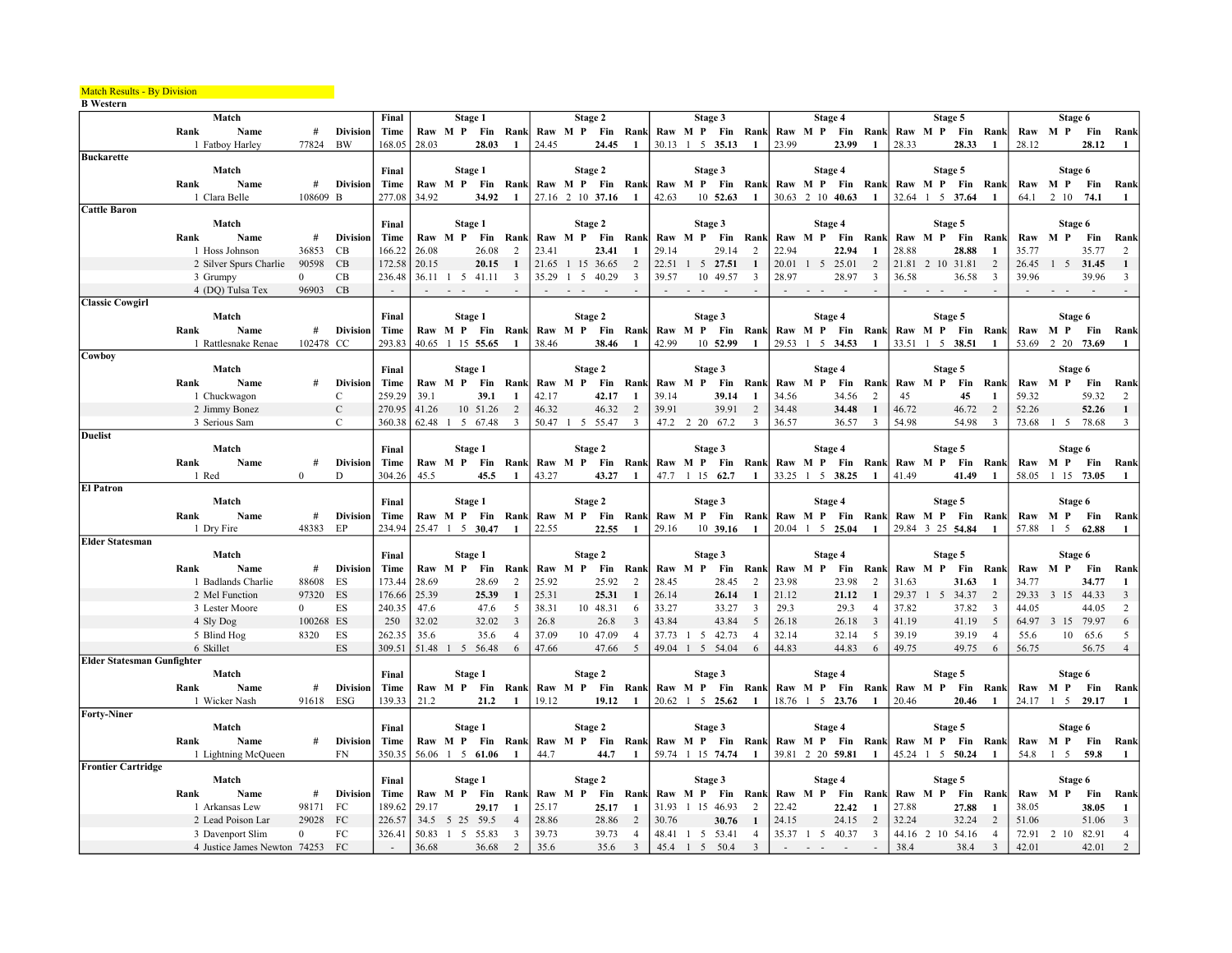| <b>Frontier Cartridge Duelist</b>    |                                              |                       |                               |                  |                |                                     |                |                      |             |   |                          |                |             |                                                                       |             |                |                |                |                  |                |         |                                   |                          |                |                |                           |                    |                         |
|--------------------------------------|----------------------------------------------|-----------------------|-------------------------------|------------------|----------------|-------------------------------------|----------------|----------------------|-------------|---|--------------------------|----------------|-------------|-----------------------------------------------------------------------|-------------|----------------|----------------|----------------|------------------|----------------|---------|-----------------------------------|--------------------------|----------------|----------------|---------------------------|--------------------|-------------------------|
|                                      | Match                                        |                       |                               | Final            |                | Stage 1                             |                |                      |             |   | Stage 2                  |                |             | Stage 3                                                               |             |                |                |                | Stage 4          |                |         | Stage 5                           |                          |                |                | Stage 6                   |                    |                         |
|                                      | Name<br>Rank                                 | #                     | <b>Division</b>               | Time             |                | Raw M P Fin                         |                | Rank                 | Raw M P Fin |   |                          | Rank           |             | Raw M P                                                               | Fin         | Rank           |                | Raw M P Fin    |                  | Rank           | Raw M P |                                   | Fin                      | Rank           |                | Raw M P                   | Fin                | Rank                    |
|                                      | 1 Bailey Creek                               | 5759                  | FCD                           | 205.77           | 35             |                                     | 35             |                      | 28.99       |   | 28.99                    | 2              | 34.79       |                                                                       | 34.79       | 2              | 25.82          |                | 25.82            | -1             | 36.66   |                                   | 36.66                    | 2              | 44.51          |                           | 44.51              | -1                      |
|                                      | 2 Count Sandor                               | 74075                 | FCD                           | 214.87           |                | 32.68 1 5 37.68                     |                | 2                    | 28.96       |   | 28.96                    | $\mathbf{1}$   | 30.34       |                                                                       | 30.34       | $\mathbf{1}$   |                |                | 23.84 1 5 28.84  | 2              | 29.8    | $1 \quad 5 \quad 34.8$            |                          | $\mathbf{1}$   |                | 39.25 3 15 54.25          |                    | 2                       |
| <b>Frontier Cartridge Gunfighter</b> |                                              |                       |                               |                  |                |                                     |                |                      |             |   |                          |                |             |                                                                       |             |                |                |                |                  |                |         |                                   |                          |                |                |                           |                    |                         |
|                                      | Match                                        |                       |                               | Final            |                | Stage 1                             |                |                      |             |   | Stage 2                  |                |             | Stage 3                                                               |             |                |                |                | Stage 4          |                |         | Stage 5                           |                          |                |                | Stage 6                   |                    |                         |
|                                      | Rank<br>Name                                 | #                     | <b>Division</b>               | Time             |                | Raw M P Fin Rank                    |                |                      |             |   |                          |                |             | Raw M P Fin Rank Raw M P Fin Rank Raw M P Fin Rank                    |             |                |                |                |                  |                |         |                                   | Raw M P Fin Rank         |                |                | Raw M P Fin               |                    | Rank                    |
| Frontiersman                         | 1 Chancy Shot                                | 67163                 | FCG                           | 231.71           | 30.43          | $1 \quad 5 \quad 35.43$             |                |                      | 26.89       |   | 26.89                    | 1              |             | 47.06 2 20 67.06                                                      |             | -1             |                |                | 23.72 1 5 28.72  | -1             |         | 27.13 2 10 37.13                  |                          |                | 36.48          |                           | 36.48              | -1                      |
|                                      | Match                                        |                       |                               | Final            |                |                                     | Stage 1        |                      |             |   | Stage 2                  |                |             | Stage 3                                                               |             |                |                |                | Stage 4          |                |         | Stage 5                           |                          |                |                | Stage 6                   |                    |                         |
|                                      | Rank<br>Name                                 | #                     | <b>Division</b>               | Time             |                | Raw M P                             |                | Fin Rank             |             |   | Raw M P Fin Rank         |                |             | Raw M P Fin                                                           |             | Rank           |                | Raw M P Fin    |                  | Rank           |         | Raw M P Fin                       |                          | Rank           |                | Raw M P                   | Fin                | Rank                    |
|                                      | 1 Montana Slim                               | $\overline{0}$        | F                             | 280.91           | 38.91          |                                     | 38.91          |                      | 53.27       |   | 53.27                    | 1              | 45.65       |                                                                       | 45.65       | $\mathbf{1}$   | 36.49          |                | 36.49            | 1              | 40      |                                   | 40                       | 1              | 66.59          |                           | 66.59              | 1                       |
| <b>Grand Dame</b>                    |                                              |                       |                               |                  |                |                                     |                |                      |             |   |                          |                |             |                                                                       |             |                |                |                |                  |                |         |                                   |                          |                |                |                           |                    |                         |
|                                      | Match                                        |                       |                               | Final            |                | Stage 1                             |                |                      |             |   | Stage 2                  |                |             | Stage 3                                                               |             |                |                |                | Stage 4          |                |         | Stage 5                           |                          |                |                | Stage 6                   |                    |                         |
|                                      | Rank<br>Name                                 | #                     | <b>Division</b>               | Time             |                | Raw M P                             |                | <b>Fin Rank</b>      |             |   | Raw M P Fin              | Rank           |             | Raw M P                                                               | Fin         | Rank           |                | Raw M P Fin    |                  | Rank           | Raw M P |                                   | Fin                      | Rank           | Raw            | M P                       | Fin                | Rank                    |
|                                      | 1 Deadwood Kitty                             | 96904                 | GD                            | 208.57           | 37.97          |                                     | 37.97          | 2                    | 38.16       |   | 38.16                    | 2              | 32.73       |                                                                       | 32.73       | -1             | 27.33          |                | 27.33            | -1             | 32.18   |                                   | 32.18                    | -1             | 40.2           |                           | 40.2               | -1                      |
|                                      | 2 Special K                                  | 106860 GD             |                               | 229.05           | 30.08          |                                     | 30.08          | -1                   | 30.4        |   | 30.4                     | $\mathbf{1}$   | 36.07       |                                                                       | 36.07       | 2              | 27.36          |                | 27.36            | 2              |         | 35.56 1 5 40.56                   |                          | 2              | 59.58          | 1 5 64.58                 |                    | 2                       |
| <b>Lady Gunfighter</b>               |                                              |                       |                               |                  |                |                                     |                |                      |             |   |                          |                |             |                                                                       |             |                |                |                |                  |                |         |                                   |                          |                |                |                           |                    |                         |
|                                      | Match                                        |                       |                               | Final            |                | Stage 1                             |                |                      |             |   | Stage 2                  |                |             | Stage 3                                                               |             |                |                |                | Stage 4          |                |         | Stage 5                           |                          |                |                | Stage 6                   |                    |                         |
|                                      | Rank<br>Name                                 | #                     | <b>Division</b>               | Time             |                | Raw M P                             |                | Fin Rank             |             |   | Raw M P Fin Rank         |                |             | Raw M P Fin Rank                                                      |             |                |                |                | Raw M P Fin Rank |                |         | Raw M P Fin                       |                          | Rank           |                | Raw M P                   | <b>Fin</b>         | Rank                    |
|                                      | 1 Partner's Partner                          | 54603                 | LG                            | 221.74           | 34.38          |                                     | 34.38          |                      | 35.91       |   | 35.91                    | $\mathbf{1}$   | 36.81       |                                                                       | 36.81       | $\mathbf{1}$   | 31.08          |                | 31.08            | $\blacksquare$ | 33.72   |                                   | 33.72                    | $\mathbf{1}$   | 39.84          | 2 10 49.84                |                    | $\mathbf{1}$            |
| <b>Lady Senior</b>                   |                                              |                       |                               |                  |                |                                     |                |                      |             |   |                          |                |             |                                                                       |             |                |                |                |                  |                |         |                                   |                          |                |                |                           |                    |                         |
|                                      | Match                                        |                       |                               | Final            |                | Stage 1                             |                |                      |             |   | Stage 2                  |                |             | Stage 3                                                               |             |                |                |                | Stage 4          |                |         | Stage 5                           |                          |                |                | Stage 6                   |                    |                         |
|                                      | Rank<br>Name                                 | #                     | <b>Division</b>               | Time             |                | Raw M P Fin Rank                    |                |                      |             |   |                          |                |             | Raw M P Fin Rank Raw M P Fin Rank Raw M P Fin Rank                    |             |                |                |                |                  |                |         |                                   | Raw M P Fin Rank         |                |                | Raw M P Fin               |                    | Rank                    |
|                                      | 1 Savannah Starr                             | 100326 LS             |                               | 497.47           |                | 52.65 6 30 82.65                    |                | $\mathbf{1}$         |             |   | 60.36 1 5 65.36          | -1             |             | 60.81 3 15 75.81                                                      |             | $\mathbf{1}$   |                |                | 60.6 3 15 75.6   | -1             | 58.23   |                                   | 58.23                    | -1             |                |                           | 119.82 4 20 139.82 |                         |
| <b>Lady Senior Duelist</b>           |                                              |                       |                               |                  |                |                                     |                |                      |             |   |                          |                |             |                                                                       |             |                |                |                |                  |                |         |                                   |                          |                |                |                           |                    |                         |
|                                      | Match                                        |                       |                               | Final            |                |                                     | Stage 1        |                      |             |   | Stage 2                  |                |             | Stage 3                                                               |             |                |                |                | Stage 4          |                |         | Stage 5                           |                          |                |                | Stage 6                   |                    |                         |
|                                      | Rank<br>Name                                 | #                     | <b>Division</b>               | Time             |                | Raw M P                             |                | Fin Rank             |             |   | Raw M P Fin Rank         |                |             | Raw M P Fin Rank                                                      |             |                |                |                | Raw M P Fin Rank |                |         |                                   | Raw M P Fin Rank         |                |                | Raw M P Fin               |                    | Rank                    |
|                                      | 1 Turkey Legs                                | 48384                 | <b>LSD</b>                    | 152              | 21.4           |                                     | 21.4           | -1                   | 26.12       |   | 26.12                    | -1             | 24.81       |                                                                       | 24.81       | 1              | 20.59          |                | 20.59            | 1              | 26.69   | $1 \quad 5 \quad 31.69$           |                          | -1             | 27.39          |                           | 27.39              | -1                      |
| <b>Lady Silver Senior</b>            |                                              |                       |                               |                  |                |                                     |                |                      |             |   |                          |                |             |                                                                       |             |                |                |                |                  |                |         |                                   |                          |                |                |                           |                    |                         |
|                                      | Match                                        |                       |                               | Final            |                | Stage 1                             |                |                      |             |   | Stage 2                  |                |             | Stage 3                                                               |             |                |                |                | Stage 4          |                |         | Stage 5                           |                          |                |                | Stage 6                   |                    |                         |
|                                      | Rank<br>Name<br>1 Smilin D                   | #                     | <b>Division</b><br><b>LSS</b> | Time<br>352.76   |                | Raw M P Fin Rank<br>47.95 1 5 52.95 |                |                      |             |   | 50.78 4 20 70.78         | 1              |             | Raw M P Fin Rank Raw M P Fin Rank Raw M P Fin Rank<br>79.44 1 5 84.44 |             | 1              | 39.19          |                | 39.19            | -1             | 44.2    |                                   | Raw M P Fin Rank<br>44.2 | -1             | 56.2           | Raw M P Fin<br>$1\quad 5$ | 61.2               | Rank<br>1               |
| Outlaw                               |                                              |                       |                               |                  |                |                                     |                |                      |             |   |                          |                |             |                                                                       |             |                |                |                |                  |                |         |                                   |                          |                |                |                           |                    |                         |
|                                      | Match                                        |                       |                               | Final            |                | Stage 1                             |                |                      |             |   | Stage 2                  |                |             | Stage 3                                                               |             |                |                |                | Stage 4          |                |         | Stage 5                           |                          |                |                | Stage 6                   |                    |                         |
|                                      | Rank<br>Name                                 | #                     | <b>Division</b>               | Time             |                | Raw M P                             |                | <b>Fin</b> Rank      |             |   | Raw M P Fin Rank         |                |             | Raw M P Fin Rank                                                      |             |                |                |                | Raw M P Fin Rank |                |         |                                   | Raw M P Fin Rank         |                |                | Raw M P                   | Fin                | Rank                    |
|                                      | 1 Partner                                    | 51909                 | $\circ$                       | 183.33           | 27.94          |                                     | 27.94          |                      |             |   | 22.96 1 5 27.96          |                | 23.4        |                                                                       | 23.4        | $\mathbf{1}$   | 31.71          |                | 31.71            | -1             |         | 28.73 1 15 43.73                  |                          |                | 28.59          |                           | 28.59              | -1                      |
| <b>Senior</b>                        |                                              |                       |                               |                  |                |                                     |                |                      |             |   |                          |                |             |                                                                       |             |                |                |                |                  |                |         |                                   |                          |                |                |                           |                    |                         |
|                                      | Match                                        |                       |                               | Final            |                | Stage 1                             |                |                      |             |   | Stage 2                  |                |             | Stage 3                                                               |             |                |                |                | Stage 4          |                |         | Stage 5                           |                          |                |                | Stage 6                   |                    |                         |
|                                      | Name<br>Rank                                 | #                     | <b>Division</b>               | Time             |                | Raw M P                             | Fin            | Ranl                 |             |   | Raw M P Fin              | Rank           |             | Raw M P                                                               | Fin         | Rank           |                | Raw M P        | Fin              | Rank           | Raw M P |                                   | Fin                      | Ranl           |                | Raw M P                   | Fin                | Ranl                    |
|                                      | 1 Missouri Assassin                          | 54191                 | S                             | 171.27           | 38.07          |                                     | 38.07          | $\mathcal{D}$        | 23.09       |   | 23.09                    |                | 27.24       |                                                                       | 27.24       | -1             | 24.23          |                | 24.23            | 2              | 29.26   |                                   | 29.26                    | 2              | 29.38          |                           | 29.38              | $\mathbf{1}$            |
|                                      | 2 Average Joe                                | 95515 S               |                               | 192.87           | 27.87          |                                     | 27.87          |                      | 21.37       | 3 | 15 36.37                 | 2              | 27.94       |                                                                       | 5 32.94     | 2              | 19.81          |                | 19.81            | 1              | 22.39   |                                   | 5 27.39                  | -1             | 38.49          | 2 10                      | 48.49              | 3                       |
|                                      | 3 Dastardly Dick                             | $\Omega$              | S                             | 260.42           |                | 37.99 2 10 47.99                    |                | 5                    | 36.55       |   | 36.55                    | 3              | 37.88       |                                                                       | 10 47.88    | $\overline{4}$ | 33.31          |                | 1 5 38.31        | $\overline{4}$ | 36.81   |                                   | 10 46.81                 | 3              | 42.88          |                           | 42.88              | 2                       |
|                                      | 4 Wapiti Waldi                               |                       | S                             | 267.43           | 40.39          |                                     | 40.39          | 3                    | 38.03       |   | 38.03                    | $\overline{4}$ | 51.4        |                                                                       | 51.4        | 5              | 35.1           |                | 35.1             | 3              | 46.85   |                                   | 46.85                    | $\overline{4}$ | 55.66          |                           | 55.66              | $\overline{5}$          |
|                                      | 5 River City Wrangler                        |                       | S                             | 306.18           |                | 41.12 1 5 46.12                     |                | $\overline{4}$       | 41.92       |   | 41.92                    | 5              | 45.32       |                                                                       | 45.32       | 3              | 37.8           |                | 10 47.8          | 5              | 71.5    |                                   | 71.5                     | -5             | 48.52          | 1 5 53.52                 |                    | $\overline{4}$          |
| <b>Silver Senior</b>                 |                                              |                       |                               |                  |                |                                     |                |                      |             |   |                          |                |             |                                                                       |             |                |                |                |                  |                |         |                                   |                          |                |                |                           |                    |                         |
|                                      |                                              |                       |                               |                  |                |                                     | Stage 1        |                      |             |   | Stage 2                  |                |             | Stage 3                                                               |             |                |                |                | Stage 4          |                |         | Stage 5                           |                          |                |                | Stage 6                   |                    |                         |
|                                      | Match                                        |                       |                               | Final            |                |                                     |                |                      |             |   |                          |                |             |                                                                       |             |                |                |                |                  |                |         |                                   |                          |                |                |                           |                    |                         |
|                                      | Rank<br>Name                                 | #                     | <b>Division</b>               | Time             |                | Raw M P Fin Rank                    |                |                      |             |   | Raw M P Fin              | Rank           |             | Raw M P                                                               | Fin         | Rank           |                | Raw M P Fin    |                  | Rank           | Raw M P |                                   | Fin                      | Rank           | Raw M P        |                           | <b>Fin</b>         | Rank                    |
|                                      | 1 Colt Ruger                                 | 26927                 | <b>SS</b>                     | 162.12           | 27.81          |                                     | 27.81          | $\mathcal{R}$        | 25.45       |   | 25.45                    | $\overline{2}$ | 27.1        |                                                                       | 27.1        |                | 23.2           |                | 23.2             | 2              | 26.49   |                                   | 26.49                    | 2              | 32.07          |                           | 32.07              | 2                       |
|                                      | 2 Boyd Pearsall                              | 34547 SS              |                               | 165.06           | 22.73          |                                     | 22.73          | 2                    | 27.25       |   | 27.25                    | 3              | 24.16       | 2 20 44.16                                                            |             | $\overline{4}$ | 18.94          |                | 18.94            | 1              | 24.05   |                                   | 24.05                    |                | 27.93          |                           | 27.93              | $\mathbf{1}$            |
|                                      | 3 Popcorn Kelly                              | 108613 SS             |                               | 192.41           | 22.09          |                                     | 22.09          | $\blacksquare$       | 22.16       |   | 22.16                    | -1             | 31.3        | $1\quad5$                                                             | 36.3        | 3              |                | 18.5 2 10 28.5 |                  | 3              |         | 22.67 3 15 37.67                  |                          | 3              | 30.69          | 1 15 45.69                |                    | $\overline{4}$          |
|                                      | 4 Parnelly Pete                              | $\mathbf{0}$          | SS                            | 214.02           | 31.37          |                                     | 31.37          | $\overline{4}$       | 33.38       |   | 33.38                    | $\overline{4}$ | 31.36       |                                                                       | 31.36       | 2              | 32.68          |                | 32.68            | $\overline{4}$ | 42.19   |                                   | 42.19                    | $\overline{4}$ | 43.04          |                           | 43.04              | $\overline{\mathbf{3}}$ |
|                                      | 5 Friendly Undertaker                        | $\bf{0}$              | SS                            | 427.99           |                | 77.66 2 10 87.66                    |                | 5                    | 63.48       |   | 63.48                    | 5              | 82.74       |                                                                       | 82.74       | 5              | 49.59          |                | 49.59            | 5              | 58.49   |                                   | 58.49                    | 5              | 76.03          |                           | 10 86.03           | 5                       |
| Wrangler                             |                                              |                       |                               |                  |                |                                     |                |                      |             |   |                          |                |             |                                                                       |             |                |                |                |                  |                |         |                                   |                          |                |                |                           |                    |                         |
|                                      | Match                                        |                       |                               | Final            |                | Stage 1                             |                |                      |             |   | Stage 2                  |                |             | Stage 3                                                               |             |                |                |                | Stage 4          |                |         | Stage 5                           |                          |                |                | Stage 6                   |                    |                         |
|                                      | Rank<br>Name                                 | #                     | <b>Division</b>               | <b>Time</b>      |                | Raw M P Fin Rank                    |                |                      |             |   | Raw M P Fin              | Rank           |             | Raw M P Fin                                                           |             | Rank           |                | Raw M P Fin    |                  | Rank           | Raw M P |                                   | Fin                      | Rank           |                | Raw M P                   | Fin                | Rank                    |
|                                      | 1 Dolittle Be Ernest<br>2 Log Splitter Chris | 70918<br>$\mathbf{1}$ | W<br>W                        | 144.06<br>205.62 | 23.95<br>30.51 |                                     | 23.95<br>30.51 | -1<br>$\overline{2}$ | 22.61       |   | 22.61<br>28.51 1 5 33.51 | -1<br>2        | 24.71<br>37 |                                                                       | 24.71<br>37 | -1<br>2        | 15.24<br>27.01 |                | 15.24<br>27.01   | -1<br>2        | 22.56   | $\overline{1}$<br>34.76 1 5 39.76 | 5 27.56                  | -1<br>2        | 29.99<br>37.83 |                           | 29.99<br>37.83     | -1<br>$\overline{2}$    |